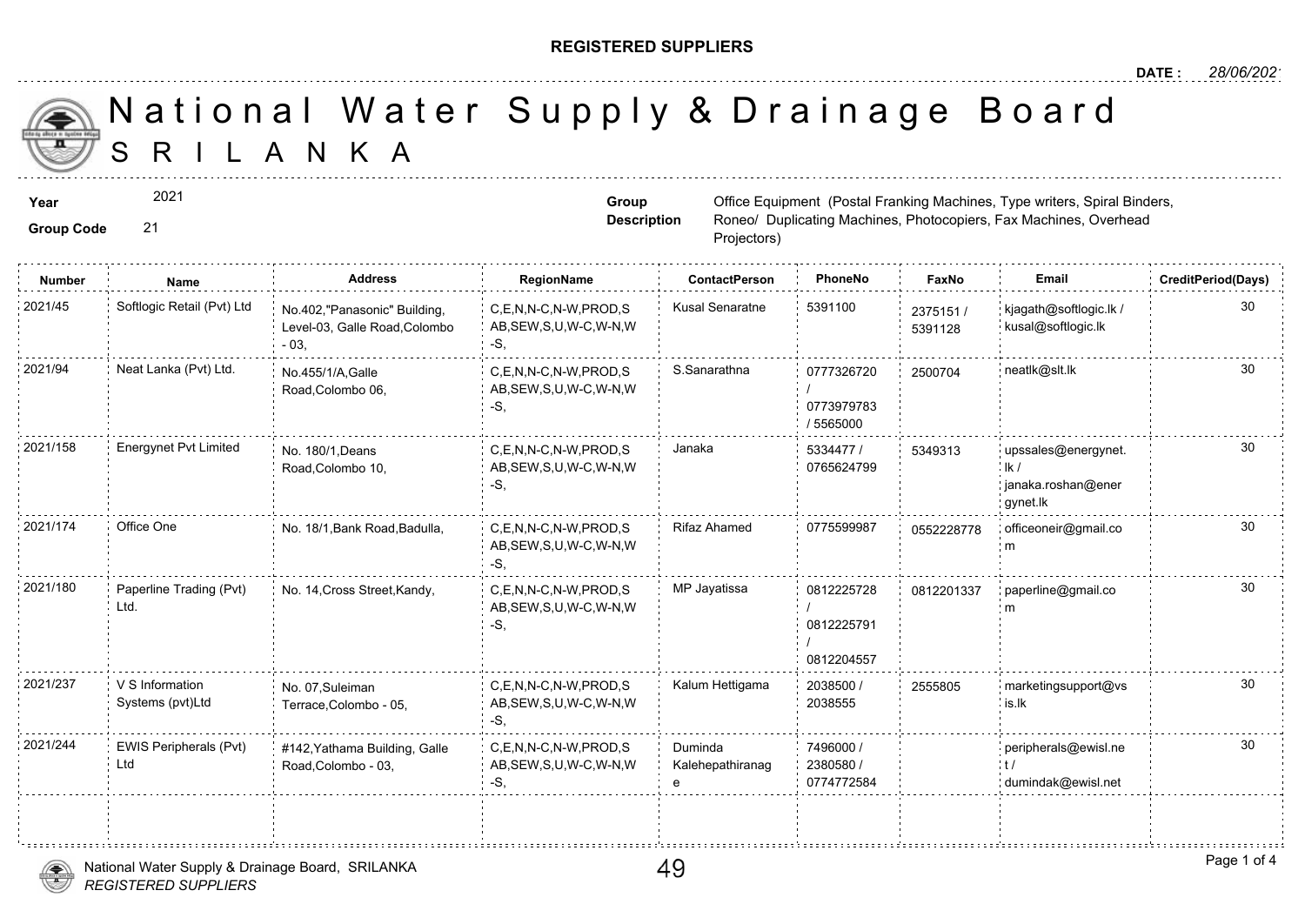

## S R I L A N K A National Water Supply & Drainage

2021

**Group Code** 21

**Group Description**

**Year**  $2021$  2021 **The Equipment (Postal Franking Machines, Type William Science of Group Cffice Equipment (Postal Franking Machines, Type Machines, Spiral Binders, Spiral Binders, Spiral Binders, Spiral Binders, Spiral B** Roneo/ Duplicating Machines, Photoc Projectors)

| Sanje Private Limited<br><b>MFM Fisal</b><br>C,E,N,N-C,N-W,PROD,S<br>2507140 /<br>185/4, Havelock<br>AB, SEW, S, U, W-C, W-N, W<br>0777802442<br>Road, Colombo 05,<br>$-S$ .<br>0771075846<br>Imtiaz Packirdeen<br>imtiaz<br>No. 05, Lower Street, Baddula,<br>C.E.N.N-C.N-W.PROD.S<br>0552222497<br>055222<br>AB, SEW, S, U, W-C, W-N, W<br>0552223698<br>-S,<br>5575000<br>Soft Logic Information<br>C,E,N,N-C,N-W,PROD,S<br>No. 14, De Fonseka<br>557513<br>Technologies (Pvt) Ltd<br>AB, SEW, S, U, W-C, W-N, W<br>Place, Colombo - 05,<br>-S.<br>Office Network (Pvt) Ltd<br>Wesley Bandara<br>2369647 /<br>C,E,N,N-C,N-W,PROD,S<br>236962<br>No. 124, Nawala Road,<br>2369648 /<br>AB, SEW, S, U, W-C, W-N, W<br>Narahenpita, Colombo - 05,<br>2369649 /<br>$-S$ .<br>2369650<br>Swedish Trading Audio<br>7940100<br>C,E,N,N-C,N-W,PROD,S<br>Anuradha<br>269424<br>P.O Box 866, #<br>Visual (Pvt) Ltd<br>AB, SEW, S, U, W-C, W-N, W<br>Gunasekere<br>102/5a, Dharmapala<br>Mawatha, Colombo - 07,<br>-S,<br>Debug Computers<br>7520000 /<br>C.E.N.N-C.N-W.PROD.S<br>D. Sanjeewa<br>No. 58,42nd Lane,<br>236261<br>Peripherals (Pvt) Ltd<br>AB, SEW, S, U, W-C, W-N, W<br>Wijesinghe<br>0773659713<br>Wellawatte, Colombo - 06.,<br>258959<br>$-S$ .<br>The HiFi Centre (Pvt)<br>7400814<br>C.E.N.N-C.N-W.PROD.S<br>Ranjan<br>No.58,42nd<br>259676<br>Ltd.<br>AB, SEW, S, U, W-C, W-N, W<br>Heendeniya<br>Lane, Wellawatta, Colombo 06,<br>-S,<br>2081343<br>RCS2 Technologies<br>Thanusha<br>C,E,N,N-C,N-W,PROD,S<br>No. 02. Harmers<br>208134<br><b>Private Limited</b><br>AB, SEW, S, U, W-C, W-N, W<br>Avenue, Colombo 06,<br>-S.<br>2021/367<br>Winap Lanka (Pvt) Ltd.<br>Anil Prabhanath<br>0572223333<br>C,E,N,N-C,N-W,PROD,S<br>057222<br>329/3, Main<br>AB, SEW, S, U, W-C, W-N, W<br>Street, Bandarawela,<br>-S, | Number   | Name | <b>Address</b> | RegionName | <b>ContactPerson</b> | PhoneNo | Faxl |
|---------------------------------------------------------------------------------------------------------------------------------------------------------------------------------------------------------------------------------------------------------------------------------------------------------------------------------------------------------------------------------------------------------------------------------------------------------------------------------------------------------------------------------------------------------------------------------------------------------------------------------------------------------------------------------------------------------------------------------------------------------------------------------------------------------------------------------------------------------------------------------------------------------------------------------------------------------------------------------------------------------------------------------------------------------------------------------------------------------------------------------------------------------------------------------------------------------------------------------------------------------------------------------------------------------------------------------------------------------------------------------------------------------------------------------------------------------------------------------------------------------------------------------------------------------------------------------------------------------------------------------------------------------------------------------------------------------------------------------------------------------------------------------------------------------------------------------|----------|------|----------------|------------|----------------------|---------|------|
|                                                                                                                                                                                                                                                                                                                                                                                                                                                                                                                                                                                                                                                                                                                                                                                                                                                                                                                                                                                                                                                                                                                                                                                                                                                                                                                                                                                                                                                                                                                                                                                                                                                                                                                                                                                                                                 | 2021/256 |      |                |            |                      |         |      |
|                                                                                                                                                                                                                                                                                                                                                                                                                                                                                                                                                                                                                                                                                                                                                                                                                                                                                                                                                                                                                                                                                                                                                                                                                                                                                                                                                                                                                                                                                                                                                                                                                                                                                                                                                                                                                                 | 2021/260 |      |                |            |                      |         |      |
|                                                                                                                                                                                                                                                                                                                                                                                                                                                                                                                                                                                                                                                                                                                                                                                                                                                                                                                                                                                                                                                                                                                                                                                                                                                                                                                                                                                                                                                                                                                                                                                                                                                                                                                                                                                                                                 | 2021/310 |      |                |            |                      |         |      |
|                                                                                                                                                                                                                                                                                                                                                                                                                                                                                                                                                                                                                                                                                                                                                                                                                                                                                                                                                                                                                                                                                                                                                                                                                                                                                                                                                                                                                                                                                                                                                                                                                                                                                                                                                                                                                                 | 2021/312 |      |                |            |                      |         |      |
|                                                                                                                                                                                                                                                                                                                                                                                                                                                                                                                                                                                                                                                                                                                                                                                                                                                                                                                                                                                                                                                                                                                                                                                                                                                                                                                                                                                                                                                                                                                                                                                                                                                                                                                                                                                                                                 | 2021/315 |      |                |            |                      |         |      |
|                                                                                                                                                                                                                                                                                                                                                                                                                                                                                                                                                                                                                                                                                                                                                                                                                                                                                                                                                                                                                                                                                                                                                                                                                                                                                                                                                                                                                                                                                                                                                                                                                                                                                                                                                                                                                                 | 2021/316 |      |                |            |                      |         |      |
|                                                                                                                                                                                                                                                                                                                                                                                                                                                                                                                                                                                                                                                                                                                                                                                                                                                                                                                                                                                                                                                                                                                                                                                                                                                                                                                                                                                                                                                                                                                                                                                                                                                                                                                                                                                                                                 | 2021/319 |      |                |            |                      |         |      |
|                                                                                                                                                                                                                                                                                                                                                                                                                                                                                                                                                                                                                                                                                                                                                                                                                                                                                                                                                                                                                                                                                                                                                                                                                                                                                                                                                                                                                                                                                                                                                                                                                                                                                                                                                                                                                                 | 2021/320 |      |                |            |                      |         |      |
|                                                                                                                                                                                                                                                                                                                                                                                                                                                                                                                                                                                                                                                                                                                                                                                                                                                                                                                                                                                                                                                                                                                                                                                                                                                                                                                                                                                                                                                                                                                                                                                                                                                                                                                                                                                                                                 |          |      |                |            |                      |         |      |



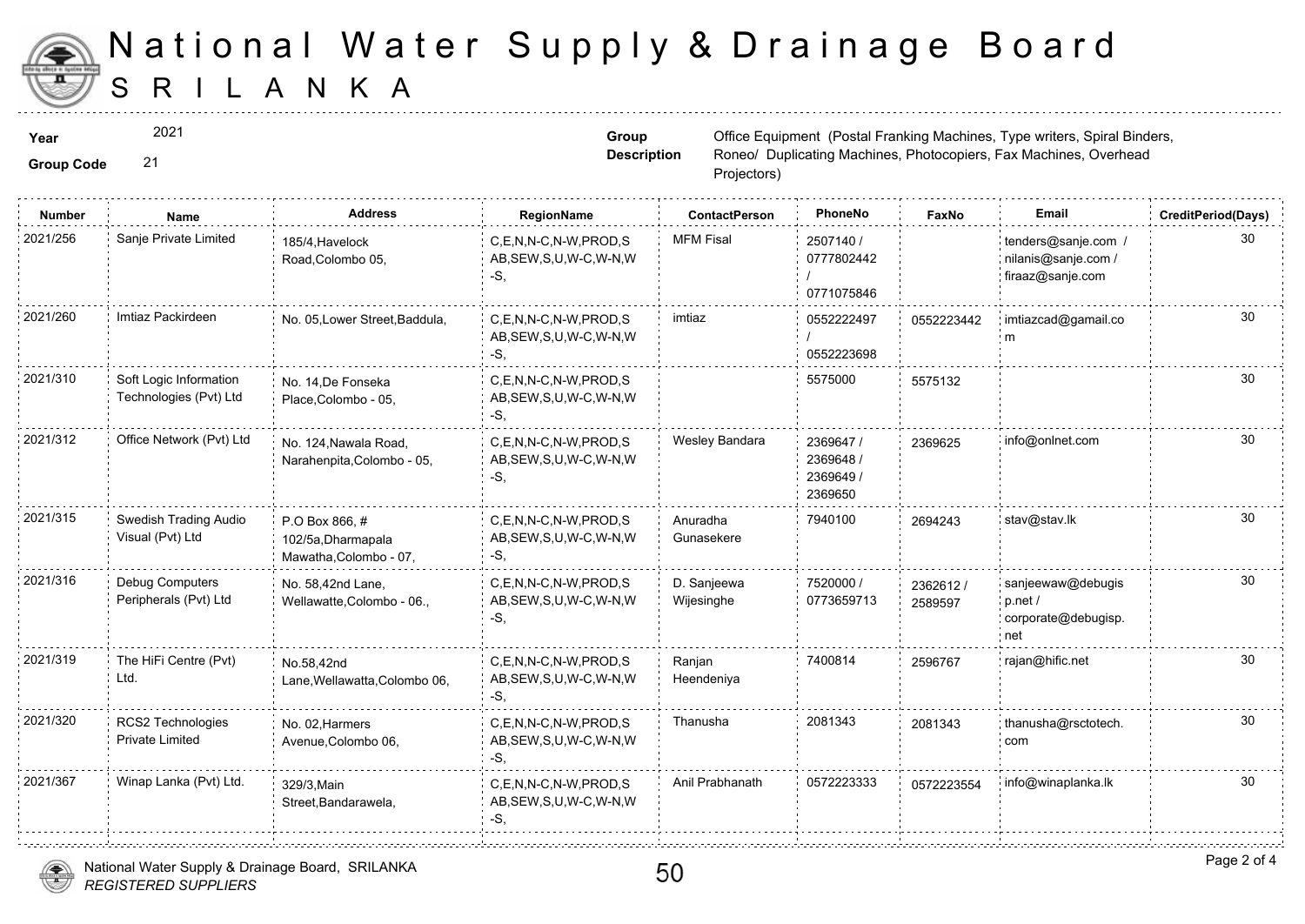

## S R I L A N K A National Water Supply & Drainage

2021

**Group Code** 21

**Group Description**

**Year**  $2021$  2021 **The Equipment (Postal Franking Machines, Type William Science of Group Cffice Equipment (Postal Franking Machines, Type Machines, Spiral Binders, Spiral Binders, Spiral Binders, Spiral Binders, Spiral B** Roneo/ Duplicating Machines, Photoc Projectors)

| <b>Number</b> | Name                                           | <b>Address</b>                                                         | RegionName                                                   | <b>ContactPerson</b>                  | PhoneNo                                        | Faxl   |
|---------------|------------------------------------------------|------------------------------------------------------------------------|--------------------------------------------------------------|---------------------------------------|------------------------------------------------|--------|
| 2021/371      | <b>Office Networks</b>                         | No.512/A, Priman<br>Mawatha, Anuradhapura,                             | C,E,N,N-C,N-W,PROD,S<br>AB, SEW, S, U, W-C, W-N, W<br>$-S,$  | Shashika Lakmali                      | 0252057588<br>0718463480                       |        |
| 2021/372      | Vanoj Office Automation                        | 561/40, Priman<br>Mawatha, Anuradhapura,                               | C.E.N.N-C.N-W.PROD.S<br>AB, SEW, S, U, W-C, W-N, W<br>$-S$ . | VP Wijesinghe                         | 0254580054                                     | 025222 |
| 2021/379      | <b>KNC Computer</b><br>Technologies (Pvt) Ltd. | No. 21, Station Road, Matara,                                          | C,E,N,N-C,N-W,PROD,S<br>AB, SEW, S, U, W-C, W-N, W<br>-S.    | Priyantha<br>Kurmara / A<br>Nishantha | 0412234222<br>0714024311                       | 041223 |
| 2021/451      | S/L State Trading (Gen)<br>Corporation Ltd.    | 100.Nawam<br>Mawatha, Colombo 02,                                      | C.E.N.N-C.N-W.PROD.S<br>AB, SEW, S, U, W-C, W-N, W<br>-S.    | <b>Mahesh Mendis</b>                  | 2422342/4                                      | 244797 |
| 2021/477      | Metropolitan Office (Pvt)<br>Ltd.              | No.12, Magazine<br>Road, Colombo 08,                                   | C,E,N,N-C,N-W,PROD,S<br>AB, SEW, S, U, W-C, W-N, W<br>-S.    | <b>Miss Tharindi</b>                  | 2437797/<br>2696183                            | 470026 |
| 2021/483      | Reprographics (Pvt) Ltd.                       | No. 70,2nd Floor, Lucky<br>Plaza, St. Anthonys<br>Mawatha, Colombo 03, | C.E.N.N-C.N-W.PROD.S<br>AB, SEW, S, U, W-C, W-N, W<br>$-S,$  |                                       | 5741975-8 /<br>5741972-81 /<br>0766620143<br>3 | 237289 |
| 2021/484      | John Keells Office<br>Automation (Pvt) Ltd.    | No. 90, Union Place, Colombo<br>02,                                    | C,E,N,N-C,N-W,PROD,S<br>AB, SEW, S, U, W-C, W-N, W<br>-S,    | Anuradha<br>Sooriyabandara            | 2313000 /<br>2431576 /<br>0773738954           | 243174 |
| 2021/489      | Business Machines Co.<br>(Pvt) Ltd.            | No. 01. Lake<br>Crescent, Colombo 02,                                  | C,E,N,N-C,N-W,PROD,S<br>AB, SEW, S, U, W-C, W-N, W<br>-S.    | <b>Michael Lord</b>                   | 2304380                                        | 230438 |
| 2021/569      | Green Line Office<br>Automation                | No. 113, Vihara<br>Mawatha, Suduhumpola, Kandy,                        | C,E,N,N-C,N-W,PROD,S<br>AB, SEW, S, U, W-C, W-N, W<br>-S,    | Ajantha<br>Weerasinghe                | 0813838285<br>0812203791                       | 081220 |
|               |                                                |                                                                        |                                                              |                                       |                                                |        |